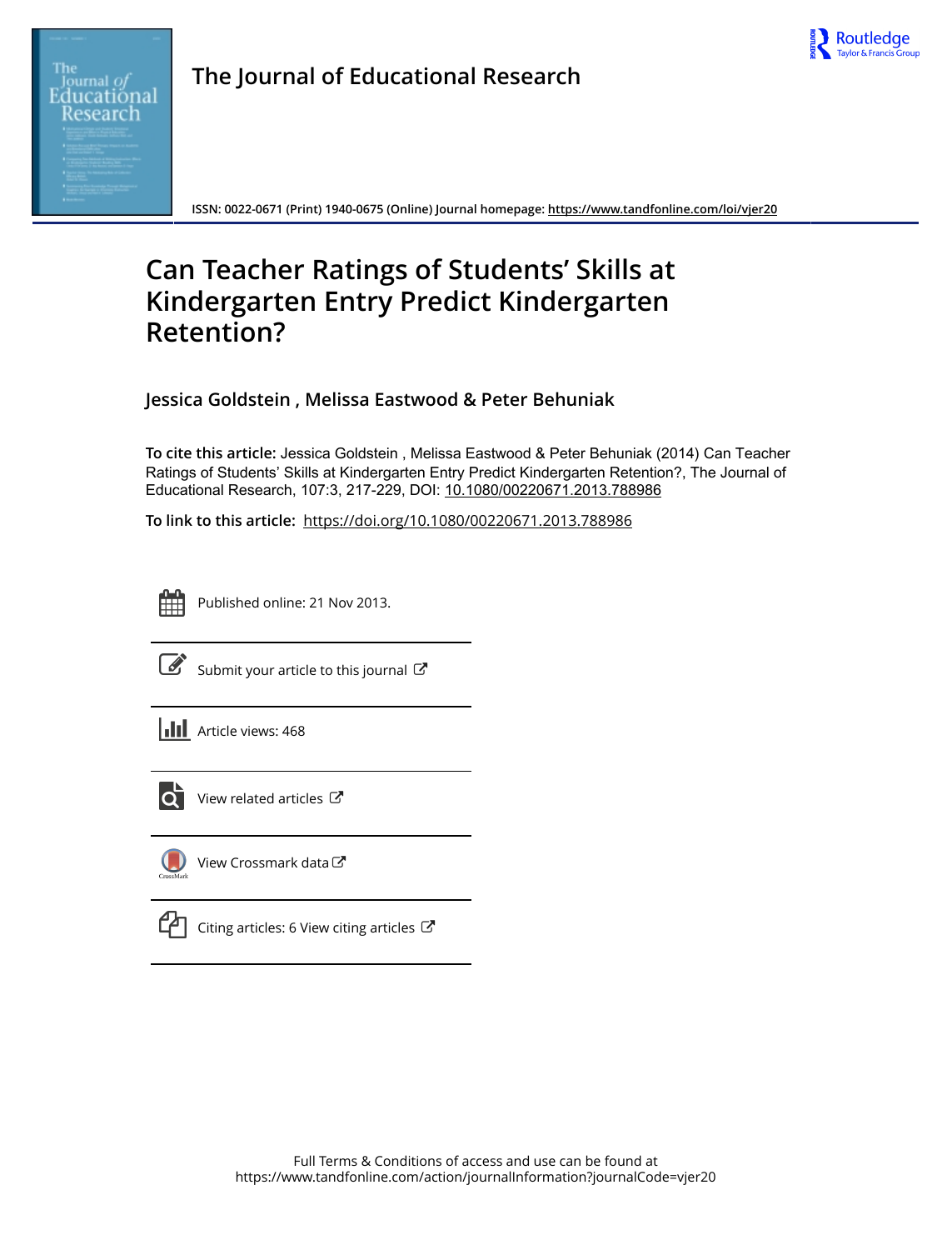

# **Can Teacher Ratings of Students' Skills at Kindergarten Entry Predict Kindergarten Retention?**

**JESSICA GOLDSTEIN MELISSA EASTWOOD PETER BEHUNIAK University of Connecticut**

**ABSTRACT. Though early childhood literature defines kindergarten readiness in the context of the whole child across multiple domains, there is little research to demonstrate the relative influence of these domains on success in the kindergarten year. In this study, we use teacher judgments of students at the start of the kindergarten year across multiple domains as predictors of retention in kindergarten the following year. The analyses demonstrated that low ratings of students' skills are predictive of retention, particularly for young males eligible for free or reduced-price lunch. Further, the analyses showed that of the set of domains, low ratings of literacy and numeracy skills are most closely associated with increased likelihood of retention.**

**Keywords: assessment, early childhood, kindergarten readiness**

Farly childhood researchers across the United States<br>are focused on developing assessments of kinder-<br>garten readiness based on teachers' observations of<br>children's skills and abilities across multiple developmental are focused on developing assessments of kindergarten readiness based on teachers' observations of children's skills and abilities across multiple developmental domains (Daily, Burkhauser, & Halle, 2010). Previous research has indicated that most teachers' assessments of older children's academic ability are fairly accurate when compared with their performance on standardized tests (Hoge & Coladarci, 1989; Jussim, 1989; Jussim & Eccles, 1992). Little is known, however, about the association between teacher judgments of students' abilities at the start of formal schooling and later academic achievement. In this study, we use data from one state's inventory of students' skills at the start of kindergarten to predict retention in kindergarten the following year. The analyses were designed to identify the variable influence of multiple developmental domains in predicting risk for kindergarten retention.

# *The Influences of Teacher Expectations and Teacher Judgment*

Much has been written about the connection between teacher expectations and student achievement. Gender and social skills emerged as consistent predictors of teacher expectations of reading and mathematical ability in one longitudinal study of learning in the primary years (Hinnant, O'Brien, & Ghazarian, 2009). The authors also found that teacher expectations were more strongly related to later achievement for groups of children who might be considered to be at risk. In an earlier longitudinal study of 110 four-year-olds (Alvidrez & Weinstein, 1999), children of higher socioeconomic status and children perceived as assertive and independent were judged more positively by their teachers. In addition, teacher estimates of intelligence significantly predicted the children's grade point average and Scholastic Aptitude Test scores 14 years later, after controlling for socioeconomic status.

However, there has been significant controversy about the influence of teacher expectations on student achievement. The issue centers on the belief in the phenomenon of selffulfilling prophecies in the classroom: Teachers' erroneous beliefs about student abilities lead to student performance consistent with teacher expectations. Jussim and Harber (2005) reviewed this controversy and found that while selffulfilling prophecies can occur in the classroom, their effects are usually small and do not accumulate from year to year or from teacher to teacher. In fact, they found that the effects of teacher expectations are more likely to decrease rather than increase over time. In addition, teacher expectations may be predictive of student outcomes because they are true and accurate, and not because they are self-fulfilling. Other studies comparing children's performance on standardized tests to teacher assessments of children's abilities also indicate that teacher assessments are fairly accurate (Hoge & Coladarci, 1989; Jussim, 1989; Jussim & Eccles, 1992). Much of the early childhood research on teacher perceptions of readiness has focused on social skills and health over academic needs. The top three qualities that public school kindergarten teachers consider essential for school

*Address correspondence to Jessica Goldstein, Department of Educational Psychology, University of Connecticut, 249 Glenbrook Road, Storrs, CT 06269, USA. (E-mail: Jessica.Goldstein@uconn.edu)*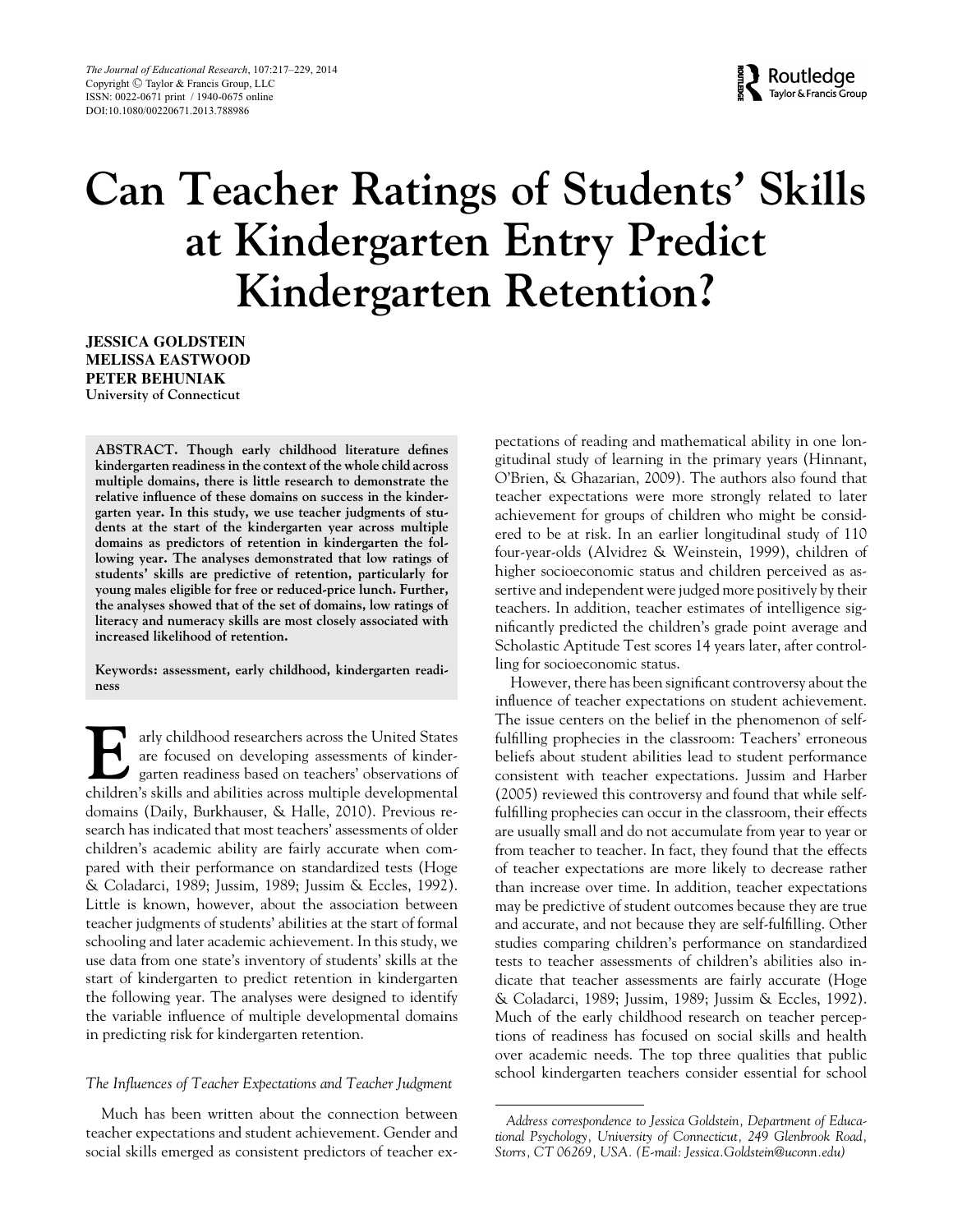readiness are that a child be (a) physically healthy, rested, and well-nourished; (b) able to communicate needs, wants, and thoughts verbally; and (c) enthusiastic and curious in approaching new activities (Heaviside & Farris, 1993). A decade later, further research confirmed that teacher perceptions of kindergarten success rest on the child's health, social competence, and ability to communicate and follow directions (Lin, Lawrence, & Gorrell, 2003; Wesley & Buysse, 2003). Other studies suggest that parents and preschool teachers place greater emphasis on academic competencies and basic knowledge, such as letters of the alphabet, than kindergarten teachers (Haines, Fowler, Schwartz, Kottwitz, & Rosenhoetter, 1989; Harradine & Clifford, 1996; West, Jausken, & Collins, 1993). If a child is willing and able to learn, kindergarten teachers see that the numeracy and literacy skills will follow.

Teacher judgment also weighs heavily in decisions about retention. Bowman (2005) suggested that teacher recommendations may be biased by the teacher's personal beliefs and feelings about retention. Wang and Wang (2007) conducted a study of whether a statistical model of ninth-grade students' retention classification provided a more accurate prediction of how well the students would do in later school achievement tests than the current promotion/retention policy classification used at the school district. Stated differently, their analysis compared a retention policy based on teacher judgment to a statistical system of identification for retention. Their statistical model included the following predictors: gender, race/ethnicity, eligibility for free or reduced-price lunch, language status, eligibility for gifted or special education services, students' grade point average, and students' scores on standardized performance assessments. The analyses showed an error rate of approximately 15% indicating that students were retained or promoted inappropriately based on district policy as compared to the statistical model. The authors also found that schools with less credentialed teachers and schools with lower socioleconomic status retained more students.

#### *Understanding Kindergarten Students' Skills*

The creation of two national data sets as well as growing interest in the instruction and assessment of young children have spawned a small body of research to describe the skills that students demonstrate at the start of the kindergarten year. The U.S. Department of Education's National Center for Education Statistics (NCES; 2009a) developed a data set called the Early Childhood Longitudinal Study, Birth Cohort (ECLS-B) that looks at children's health, development, and education during the formative years from birth through kindergarten entry. Denton Flanagan and McPhee (2009) found that upon kindergarten entry, children born in 2001 demonstrated reading and mathematics knowledge and skills that varied by their race/ethnicity, family type, poverty status, primary home language, primary early care, and education setting the year prior to kindergarten. Specifically, Caucasian and Asian children had higher reading and mathematics assessment scores than did African American, Hispanic, or American Indian/Alaska Native children. Also, children in households with two parents, incomes at or above the poverty threshold, or English as a primary home language had higher reading and mathematics scores than their counterparts.

An earlier but similar study, the Early Childhood Longitudinal Study, Kindergarten Class of 1998-1999 (ECLS-K; U.S. Department of Education, NCES, 2009b), followed a nationally representative sample of 22,000 kindergartners from the fall of 1998 through their Grade 5 year. West, Denton, and Germino-Hausken (2000) reported on students' skills at kindergarten entry. In early literacy, 66% were proficient in recognizing their letters, 29% were proficient in understanding beginning sounds, and about 17% were proficient in understanding ending sounds. In mathematics, nearly all kindergartners were proficient in identifying numbers and shapes, 58% were proficient in understanding relative size, and 20% were proficient in understanding ordinal sequence. With regard to social skills, teachers reported that about 75% of first-time kindergartners were accepting of peer ideas and were able to form friendships. Of the students in the sample, teachers reported that 71% persisted at tasks often or very often, 75% seemed eager to learn, and 66% were able to pay attention most of the time.

# *What Do We Know About Grade Retention?*

Failure to meet grade-level expectations in reading is the most cited reason for retention in the early grades (Snow, Burns, & Griffin, 1998). Research suggests that approximately 10% of students in kindergarten through eighth grade have been retained in a grade during their school career (Planty et al., 2009). Zill, Loomis, and West (1997) reported a kindergarten retention rate of about 5% in 1995 based on data from the National Household Education Survey. Previous research has identified several factors associated with a higher likelihood of retention. McCoy and Reynolds (1999) identified associations between grade retention and both gender and mathematics and reading achievement, but found that retention was not associated with either eligibility for free lunch or special education placement. The authors also found that higher levels of parental participation significantly reduced the incidence of retention in elementary grades. Another study found that Hispanic or African American elementary school children were more than twice as likely to be retained as Caucasian students, and students who were economically disadvantaged were likely to be retained than those who were not (Texas Education Agency, 2002). In addition, elementary-aged limited English proficiency (LEP) students were more likely to repeat a grade than non-LEP students. Students in special education programs were more likely to be retained than those who were not (Texas Education Agency, 2002). Burkam, LoGerfo, Ready, and Lee (2007) found that boys, children from low socioeconomic backgrounds, and children who enter kindergarten younger than typical age standards are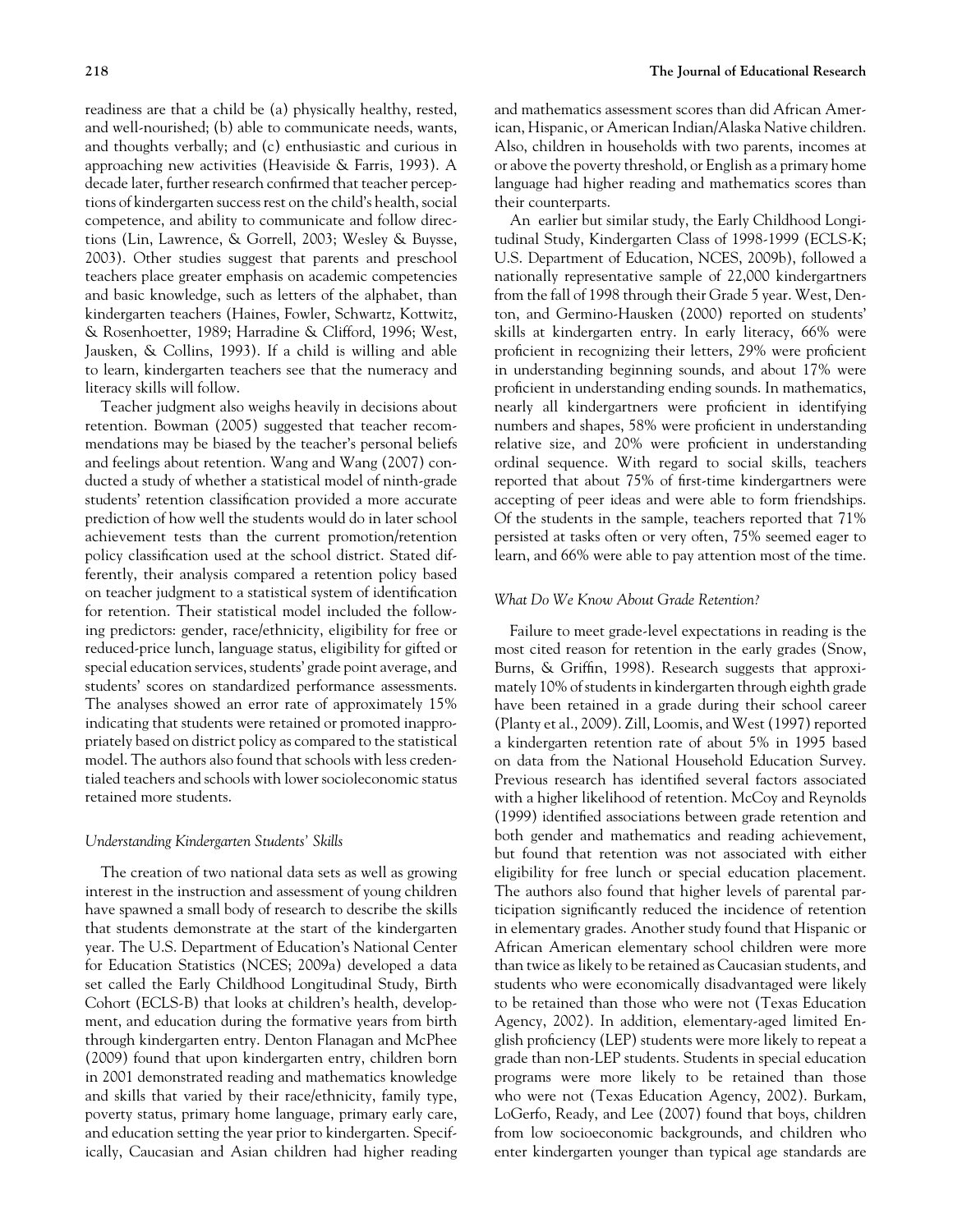#### **The Journal of Educational Research 219**

consistently at risk of repeating kindergarten. Age has been associated with retention rates in other studies as well (Corman, 2003; Elder & Lubotsky, 2009; Verachtert, De Fraine, Onghena, & Ghesquiere, 2010). Other studies have found that children who have poor emotional well-being (Jimerson & Schuder, 1996), adjustment problems (Reynolds, 1992), or whose teachers perceive them as having poor peer relationships (Cadigan, Entwisle, Alexander, & Pallas, 1988; Jimerson & Schuder, 1996) are more likely to repeat a grade. Additional reasons for retention include the maturity level of the student, his or her failure to meet standards for promotion, frequent absences from school, or a belief that the child will be more successful with an additional year of schooling (Bowman, 2005).

Past research has demonstrated the negative effects of retention on both school achievement and social/psychol ogical development (Holmes, 1989; Peterson, DeGracie, & Ayabe, 1987; Shepard & Smith, 1987; Silberglitt, Jimerson, Burns, & Appleton, 2006). Children who repeat grades experience low levels of self-esteem, and there is a high correlation between grade retention and dropout rates (Bowman, 2005). Another potential problem may be that the student's environment is not conducive to his or her learning, and keeping the student in the same environment for another year will not improve academic success (Kenneady, 2004). Hong and Raudenbush (2005) found that children who were retained learned less than they would have had they instead been promoted. In a study of kindergarten retention using data from the ECLS-K, Burkham et al. (2007) found that most children appear to receive little or no cognitive benefit from repeating kindergarten. A recent longitudinal study by Silberglitt, Appleton, Burns, and Jimerson (2006) used hierarchical linear modeling to examine the reading achievement growth curves of students in first to eighth grade who were retained, students who were promoted but performed similarly to the retained students, and a random sample of students. Results showed that the retained students did not benefit from the repeated year of schooling, nor did they have significantly different growth rates from the promoted students. The authors concluded that "considering the expense of students repeating a grade, the lack of positive effects yielded in this study, and the deleterious long-term outcomes reported in related research, it is disconcerting that the practice of retention persists" (Silberglitt, Appleton, et al., 2006, p. 268). Though it is known that teachers' assessments of older students' academic ability are fairly accurate, little is known about the association between teacher judgments of students' abilities at the start of formal schooling and later academic achievement. Early childhood literature defines readiness in the context of the whole child across multiple domains, but there is little research to demonstrate the relative influence of these domains on success in the kindergarten year. In this study, we use teacher judgments of students at the start of the kindergarten year across multiple domains to predict kindergarten retention. Specifically, our research questions were the following:

- *Research Question 1:* Are teacher judgments of students' skills on the six domains of the Kindergarten Entrance Inventory (KEI; Connecticut State Department of Education, 2007) predictive of kindergarten retention, after controlling for demographic characteristics of the child?
- *Research Question 2:* Are the six domains of the KEI equally influential in predicting kindergarten retention, after controlling for demographic characteristics of the child?

In Connecticut, retention policies vary by district varies from district to district. This study was designed to validate the KEI and inform emerging definitions of readiness nationwide. While the intention was not to inform the issue of retention, we believe a clear, current definition of readiness can affect decisions about kindergarten entry and interventions that may ultimately prevent the need for retention. The methodology is described in the next section.

# **Method**

Connecticut state data provide for the analysis of the association between the domains of kindergarten readiness and kindergarten retention. In this study, teacher ratings of students' skills at kindergarten entry from Connecticut's KEI from 2008 were used as predictors of the students who repeated kindergarten in 2009. This section includes an overview of the instrument and data collection techniques, the study participants, and statistical analyses used to examine the data.

#### *Instrumentation*

In 2005 and 2006, Connecticut passed legislation requiring the implementation of a statewide developmentally appropriate assessment that measures a child's level of preparedness for kindergarten. In response to this legislation the Connecticut State Department of Education (2007) developed the KEI, which was designed to provide a statewide snapshot of the skills students demonstrate, based on teachers' observations, at the beginning of the kindergarten year. The KEI is a rating form of six domains: language skills, literacy skills, numeracy skills, physical/motor skills, creative/aesthetic skills, and personal/social skills. Each domain is defined by 3–5 specific indicators. As an example, the language domain includes the following indicators: participates in conversations, retells information from a story read to him or her, follows simple two-step verbal directions, speaks using sentences of at least five words, communicates feelings and needs, and listens attentively to a speaker.

Teachers use a trichotomous rating scale for each of the six domains. For the purposes of this study, the ratings for each domain were each treated as separate scores (e.g., the six ratings assigned to each student were not summed). The KEI rating scale is based on the consistency with which the student demonstrates the skills and the level of instructional support required for skill demonstration. A rating of 3 is used for students who consistently demonstrate the skills in the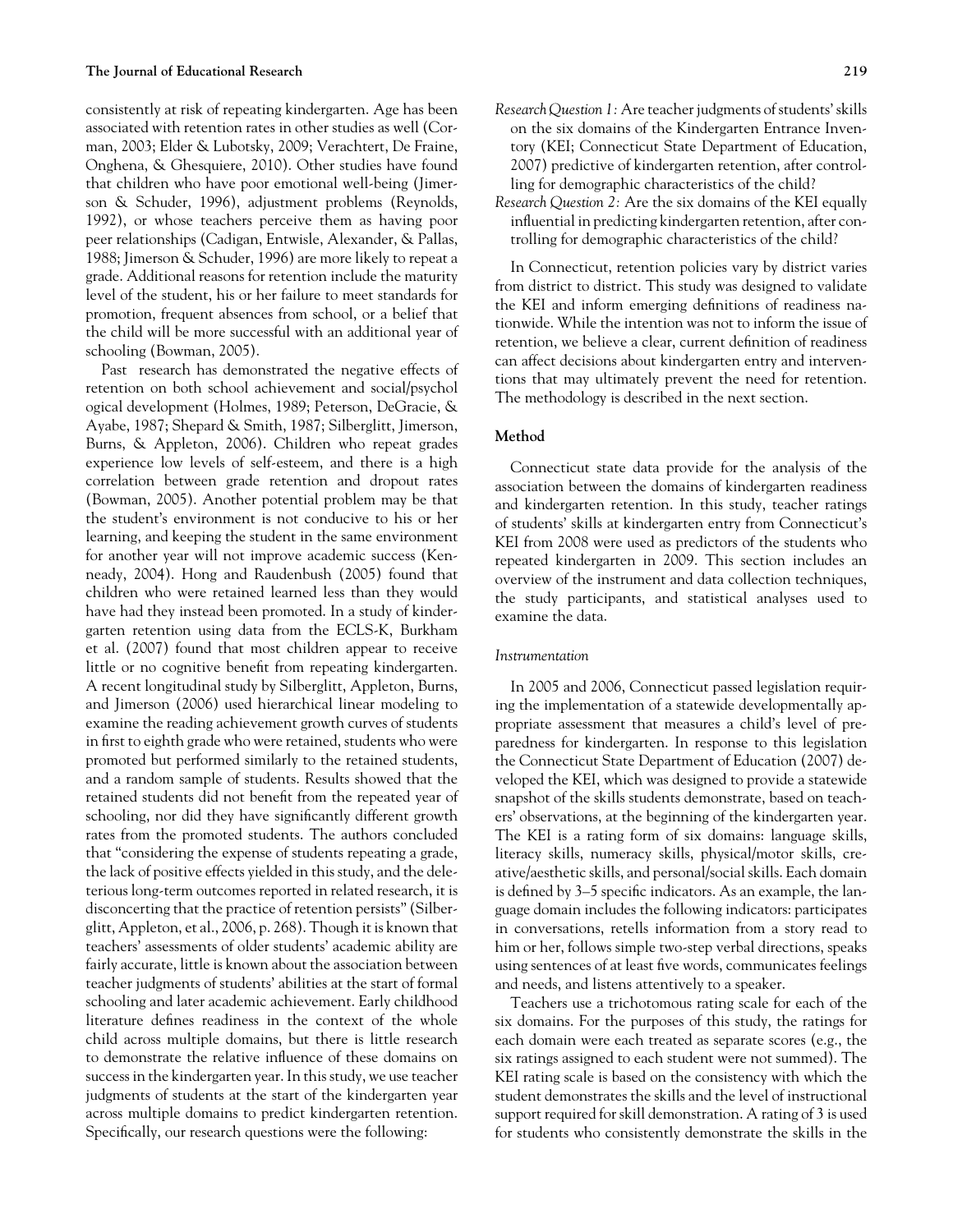| <b>TABLE 1. Means and Standard Deviations of</b><br>Kindergarten Entrance Inventory Domain Scores |      |      |  |
|---------------------------------------------------------------------------------------------------|------|------|--|
|                                                                                                   | М    | SD   |  |
| Language                                                                                          | 2.14 | 0.76 |  |
| Literacy                                                                                          | 2.09 | 0.76 |  |
| Numeracy                                                                                          | 2.16 | 0.73 |  |
| Physical                                                                                          | 2.35 | 0.68 |  |
| Creative                                                                                          | 2.36 | 0.68 |  |
| Personal                                                                                          | 2.24 | 0.72 |  |
|                                                                                                   |      |      |  |

specified domain and require minimal instructional support. A rating of 1 is used for students who demonstrate emerging skills in the specified domain and require a large degree of instructional support. No guidance is offered on how to assign a rating for a student who has variable abilities on a set of skills within a single domain. The scale was treated as continuous as to follow how the data are used by the state. The means and standard deviations for the KEI domain scores are included in Table 1, and correlations among the domain scores are included in Table 2. A factor analysis of the ratings for the six domains shows that the ratings are measuring one factor, which accounts for 69.9% of the variance among ratings. Cronbach's alpha was calculated as a measure of reliability for the single factor (Cronbach's  $\alpha$ = .91). The complete KEI is available in the Appendix.

#### *Participants*

In 2008, 40,713 children in Connecticut enrolled in kindergarten. Of these students, 52% were boys, 31% received free or reduced-price lunch, 8% were identified as receiving special education services (SWD), and 9% were labeled as having LEP. Most students (61%) were Caucasian, while 20% were Hispanic/Latino, 13% were African American, 5% were Asian, and less than 1% were American Indian. The average age of these students as of September 1, 2008, was 63 months In Connecticut, students must turn 5 in the calendar year in which they begin formal schooling (i.e., by December 31). September 1 was used to represent the start of the kindergarten year and to allow for a structure to group students who are younger than their peers.

Of the 40,713 students enrolled in kindergarten in 2008, 1,480 (4%) repeated kindergarten in 2009. The majority of the retained students were boys (61%) and received free or reduced-price lunch (64%). Also, 77% of retained students received SWD, and most (81%) were LEP. Just over a third (38%) of the repeating students were Hispanic//Latino and 38% were Caucasian. Of the remaining students, 22% were African American, 2% were Asian, and less than 1% were American Indian. The average age of the students was 59.70  $(SD = 3.38)$  months, which was statistically significantly lower than the nonrepeater average age of 63.0 months (*SD* = 4.38 months), *t*(1671.56) = 36.47, *p* < .001. Demographic data for all students enrolled in kindergarten in 2008, as well as a breakout of those who repeated in 2009 and those who did not, are provided in Table 3.

# *Data Analyses*

Our purpose was to examine whether teacher judgments of students' skills on the six domains of the KEI are predictive of kindergarten retention. Student demographics and the KEI ratings were used as independent variables at the student level in a series of hierarchical generalized linear models (HGLMs; H. Goldstein, 1995; Raudenbush & Bryk, 2002; Snijders & Bosker, 1999) to predict kindergarten retention. Data were clustered by district  $(n = 170)$ , as efforts to cluster by school did not yield enough schools with retained students. The average number of students entering kindergarten in each district was 225, and, on average, eight students in each district were retained at the end of the school year. The average percentage of students retained in each district was 2.68%; 34 districts retained no students, while one district retained five of its 25 (20%) kindergarteners in 2008. All but seven districts retained less than 10% of its students, and 145 districts retained less than 5% of its kindergarteners.

These analyses include four models. First, the null model was run to examine the predicted probability of repeating kindergarten for a student in the sample, accounting for the clustered nature of the data. Next, we included the six teacher ratings from the KEI as predictors of kindergarten retention and then ran a separate model with the demographic variables as predictors. The final model includes the statistically significant teacher ratings from the KEI and student demographic variables.

Several data elements were recoded to facilitate interpretations of the model estimates. KEI ratings were recoded from a 1, 2, 3 scale to a 0, 1, 2 scale. Demographic data were coded

| TABLE 2. Correlations Between Kindergarten Entrance Inventory Domain Scores |          |            |                   |                          |                                 |
|-----------------------------------------------------------------------------|----------|------------|-------------------|--------------------------|---------------------------------|
|                                                                             | Literacy | Numeracy   | Physical          | Creative                 | Personal                        |
| Language<br>Literacy<br>Numeracy<br>Physical<br>Creative                    | .72      | .71<br>.80 | .60<br>.57<br>.62 | .62<br>.56<br>.60<br>.71 | .67<br>.55<br>.57<br>.62<br>.67 |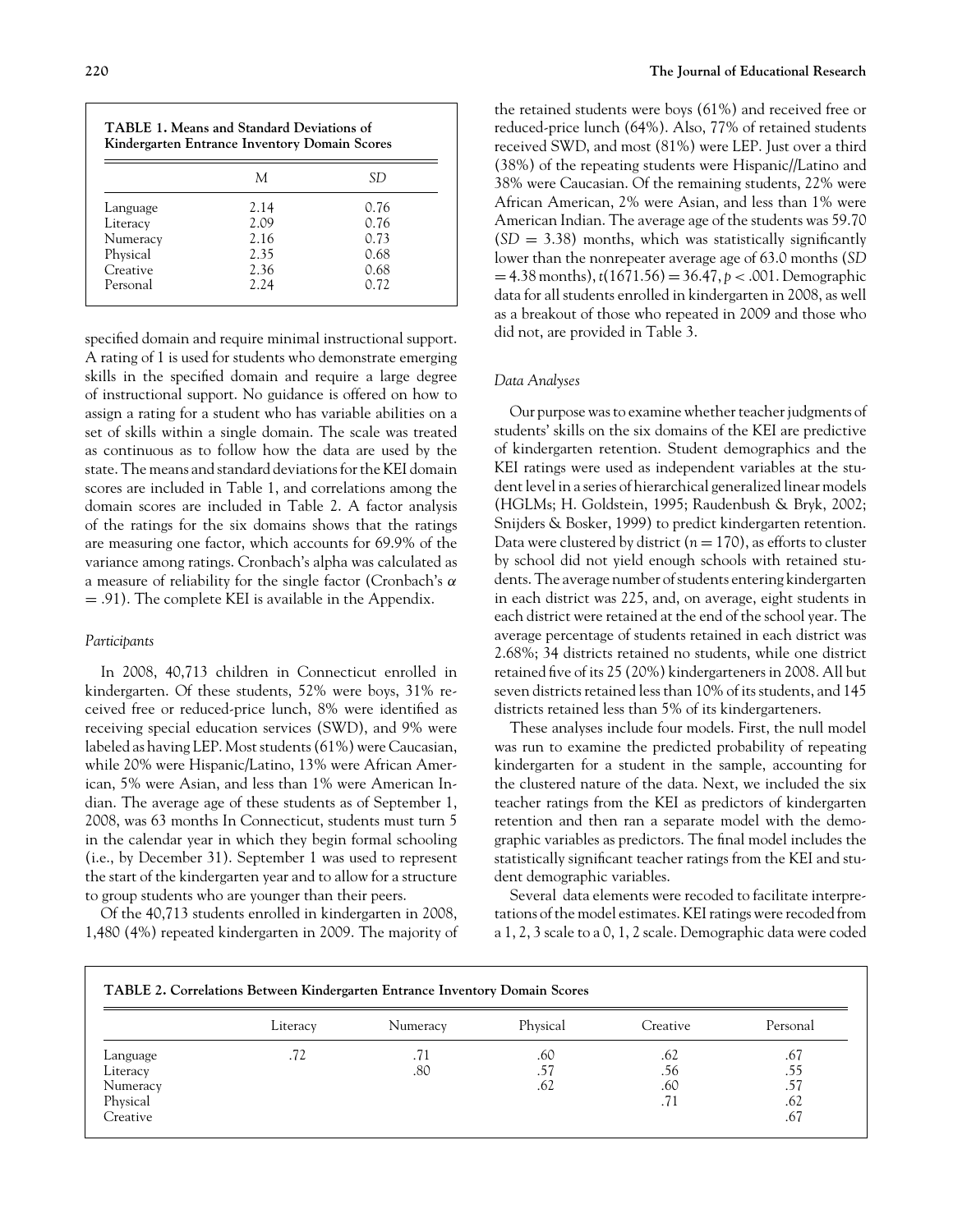|                             | 2008 repeaters   |        |                  | 2008 nonrepeaters | All 2008 students           |        |
|-----------------------------|------------------|--------|------------------|-------------------|-----------------------------|--------|
|                             | $\boldsymbol{n}$ | $\%$   | $\boldsymbol{n}$ | $\%$              | $\mathcal{N}_{\mathcal{N}}$ | $\%$   |
| Gender                      |                  |        |                  |                   |                             |        |
| Male                        | 897              | 60.61  | 20,140           | 51.33             | 21,037                      | 51.67  |
| Female                      | 583              | 39.39  | 19,093           | 48.67             | 19,676                      | 48.33  |
| Race                        |                  |        |                  |                   |                             |        |
| White                       | 556              | 37.57  | 24,153           | 61.56             | 24,709                      | 60.69  |
| Hispanic                    | 566              | 38.24  | 7,589            | 19.34             | 8,155                       | 20.03  |
| Black                       | 319              | 21.55  | 5,162            | 13.16             | 5,481                       | 13.46  |
| Asian                       | 33               | 2.23   | 2,148            | 5.47              | 2,181                       | 5.36   |
| American Indian             | 6                | 0.41   | 181              | 0.46              | 187                         | 0.46   |
| Free or reduced-price lunch |                  |        |                  |                   |                             |        |
| No                          | 530              | 35.81  | 27,588           | 70.32             | 28,118                      | 69.06  |
| Yes                         | 950              | 64.19  | 11,645           | 29.68             | 12,595                      | 30.94  |
| Special education           |                  |        |                  |                   |                             |        |
| No                          | 1,134            | 76.62  | 36,230           | 92.35             | 37,364                      | 91.77  |
| Yes                         | 346              | 23.38  | 3,003            | 7.65              | 3,349                       | 8.23   |
| Limited English proficiency |                  |        |                  |                   |                             |        |
| No                          | 1,198            | 80.95  | 35,982           | 91.71             | 37,180                      | 91.32  |
| Yes                         | 282              | 19.05  | 3,251            | 8.29              | 3,533                       | 8.68   |
| Kindergarten day            |                  |        |                  |                   |                             |        |
| Full                        | 1,077            | 72.77  | 20,840           | 53.12             | 21,917                      | 53.83  |
| Half                        | 331              | 22.36  | 14,777           | 37.66             | 15,108                      | 37.11  |
| Extended                    | 72               | 4.86   | 3,616            | 9.22              | 3,688                       | 9.06   |
| Total                       | 1,480            | 100.00 | 39,233           | 100.00            | 40,713                      | 100.00 |

as follows: female  $= 1$ , eligible for free or reduced-price lunch  $= 1$ , English language learners  $= 1$ , and minority  $= 1$ . Initially, age was grand mean centered to allow for the comparison of average aged students to younger and older students.

*Null model.* The empty model, or a model with no predictors, provides a convenient starting point for developing a prediction model for kindergarten retention. From the empty model, we can learn about the overall estimate of repeating kindergarten in this sample, as well as variability in the probability of repeating kindergarten between districts. The following equations define each level of the null model:

Level 1:

 $\eta_{ij} = \beta_{0j}$ 

Level 2:

 $β_{0j} = γ_{00} + μ_{0j}$ 

With no explanatory variables, the  $\beta_{0j}$  represents the logodds or logit of repeating kindergarten for children in the *j*th school and  $\gamma_{00}$  represents the log-odds of repeating kindergarten across districts. The district average log-odds varies across districts, var  $\mu_{0i} = \tau_{00}$ .

*Random intercept model.* In the analyses presented here, we initially modeled only the intercept from the student-level models; that is, we fit a random-intercept model. The generalized probability predictions from the models presented here are thus the overall retention probabilities for a student in district *j*. The models and predictors we investigated were chosen to provide insight into the existence of an association between student demographics, KEI ratings or a combination and kindergarten retention. The general form of the models at the student and the district level are given by the following expressions:

Level 1:

$$
\eta_{ij} = \beta_{0j} + \beta_{1j} (variable_1) + \beta_{2j} (variable_2)
$$
  
+  $\beta_{3j} (variable_3) + \beta_{4j} (variable_4)$   
+  $\beta_{5j} (variable_5) + \beta_{6j} (variable_6)$ 

Level 2:

$$
\beta_{0j} = \gamma_{00} + \mu_{0j} \n\beta_{1j} = \gamma_{10} \n\beta_{2j} = \gamma_{20} \n\beta_{3j} = \gamma_{30} \n\beta_{4j} = \gamma_{40} \n\beta_{5j} = \gamma_{50} \n\beta_{6j} = \gamma_{60}
$$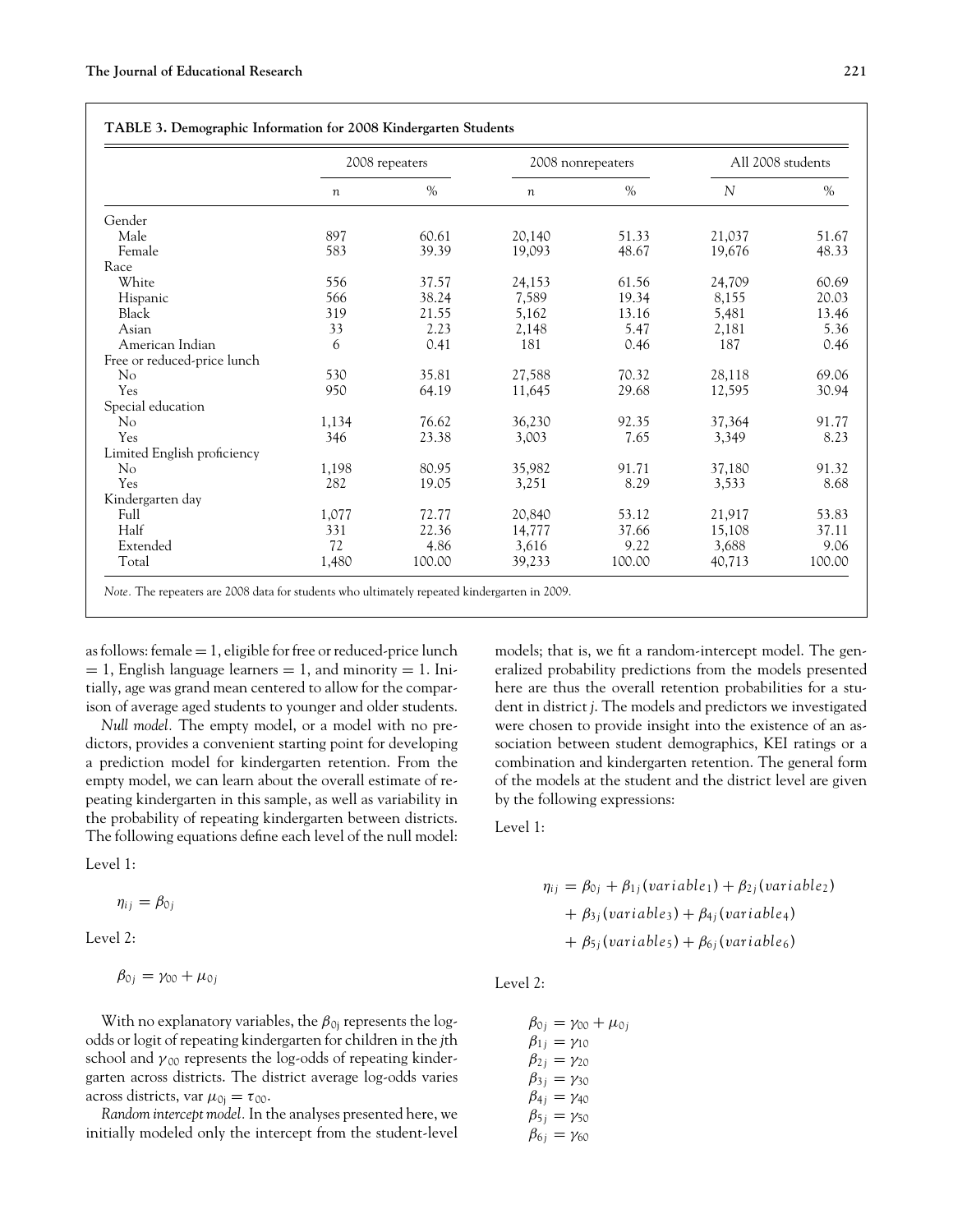Under the logit link, the prediction at the student level is the logit (log of the odds) for the *i*th student in the *j*th district, and corresponds to the likelihood that the group of students would be retained in kindergarten. Because the outcome is either 0 or 1, the sampling model is Bernoulli. Hence, the errors are heteroscedastic as the variance estimate depends on the probability of the event occurring. Thus, the error term is not included in the student-level logit model. The student effects may vary by district; modeling these student effects to account for the clustered nature of the data is the purpose of the multilevel modeling. The logit predictions can easily be transformed to the estimated odds of retention for a given collection of explanatory variables, exp(logit). Three variations of the random intercepts models were estimated: one with the six teacher ratings from the KEI as predictors of kindergarten retention, one with the demographic variables as predictors, and a final model that included the statistically significant teacher ratings from the KEI and student demographic variables.

#### **Results**

This section is an overview of the results of the HGLM analyses. We present the results of the null model and the set of random intercepts models.

#### *Null Model*

The null model or empty model is a model with no predictors, which results in the overall estimate of repeating kindergarten in this sample, as well as variability in the probability of repeating kindergarten between districts. Results for the empty model are presented in Table 4. The data showed that the average logit for a typical district was −3.80, which is statistically different from zero. The logit represents the log of the odds of repeating kindergarten and can be exponentiated to calculate the estimated odds of repeating kindergarten for these students ( $exp^{-3.80} = .022$ ). The odds, in turn, can be used to calculate the estimated probability of repeating kindergarten in an average district. In these data, the probability—calculated as  $\text{odds}/(1 + \text{odds})$ —was .022. Based on this model, accounting for the clustered nature of the data, it was estimated that 2.2% of students would repeat kindergarten. This estimate was comparable to the overall proportion of students who repeated kindergarten in this sample (3.6%). In addition, there was considerable variability in the collection of districts ( $\tau_{00} = .58$ ),  $\chi^2(169, n =$  $170$ ) = 1935.24,  $p < .001$ . This variability can be modeled by the inclusion of predictor variables at the district level in future models, though our goal here was to focus on studentlevel predictors of retention. Parameters of the null model also allow for the calculation of the intraclass correlation coefficient (ICC; Snijders & Bosker, 1999) as a measure of the degree to which individuals in a given cluster are similar to each other. In this study, the clusters were the school districts. The ICC (calculated as  $\tau_{00}$  /  $\tau_{00}$  + 3.29, where

 $3.29 = \pi^2/3$ , the variance of the logistic distribution) was .15, which indicates that 15% of the variability in repeating kindergarten can be attributed to the district. An ICC of .15 represents a strong effect of clustering and indicates that multilevel modeling is appropriate for further analyses.

# *Random Intercept Models*

In the second analysis, the six ratings from the KEI were used as predictors of whether a student is retained in kindergarten. The model was the following:

## Level 1:

$$
\eta_{ij} = \beta_{0j} + \beta_{1j} (language) + \beta_{2j} (literacy)
$$

$$
+ \beta_{3j} (numeracy) + \beta_{4j} (physical)
$$

$$
+ \beta_{5j} (creation e) + \beta_{6j} (personal)
$$

Level 2:

$$
\beta_{0j} = \gamma_{00} + \mu_{0j} \n\beta_{1j} = \gamma_{10} \n\beta_{2j} = \gamma_{20} \n\beta_{3j} = \gamma_{30} \n\beta_{4j} = \gamma_{40} \n\beta_{5j} = \gamma_{50} \n\beta_{6j} = \gamma_{60}
$$

The analysis showed that teacher ratings of language, literacy, numeracy, and personal skills had a statistically significant effect on the estimated logit of a child repeating kindergarten ( $p < .001$ ) and that teacher ratings for the creative and physical domains were unrelated to the estimated logit of a child repeating kindergarten (see Table 5). Note that all of these variables had a negative effect, which indicated that as the teacher ratings increase, the estimated logit decreased. Stated differently, students with higher teacher ratings were less likely to repeat kindergarten. Similar to logistic regression, the odds ratio from HGLM analyses can also be viewed as a measure of the practical significance of the effect of the variables. Odds ratios close to 1.0 represent a weak relationship between variables, whereas odds ratios over 3.0 for positive associations and less than one third for negative associations indicate strong relationships (Haddock, Rindskopf, & Shadish, 1998). In these data, the coefficient had a negative relationship with the probability of repeating kindergarten. As such, odds ratios closer to zero represent stronger relationships. In this analysis, teacher ratings for literacy and numeracy had the greatest effect on the estimated logit of repeating kindergarten.

A second HGLM analysis evaluated the relationship between available demographic variables and kindergarten retention. The model with student-level demographic variables was defined by the following equations: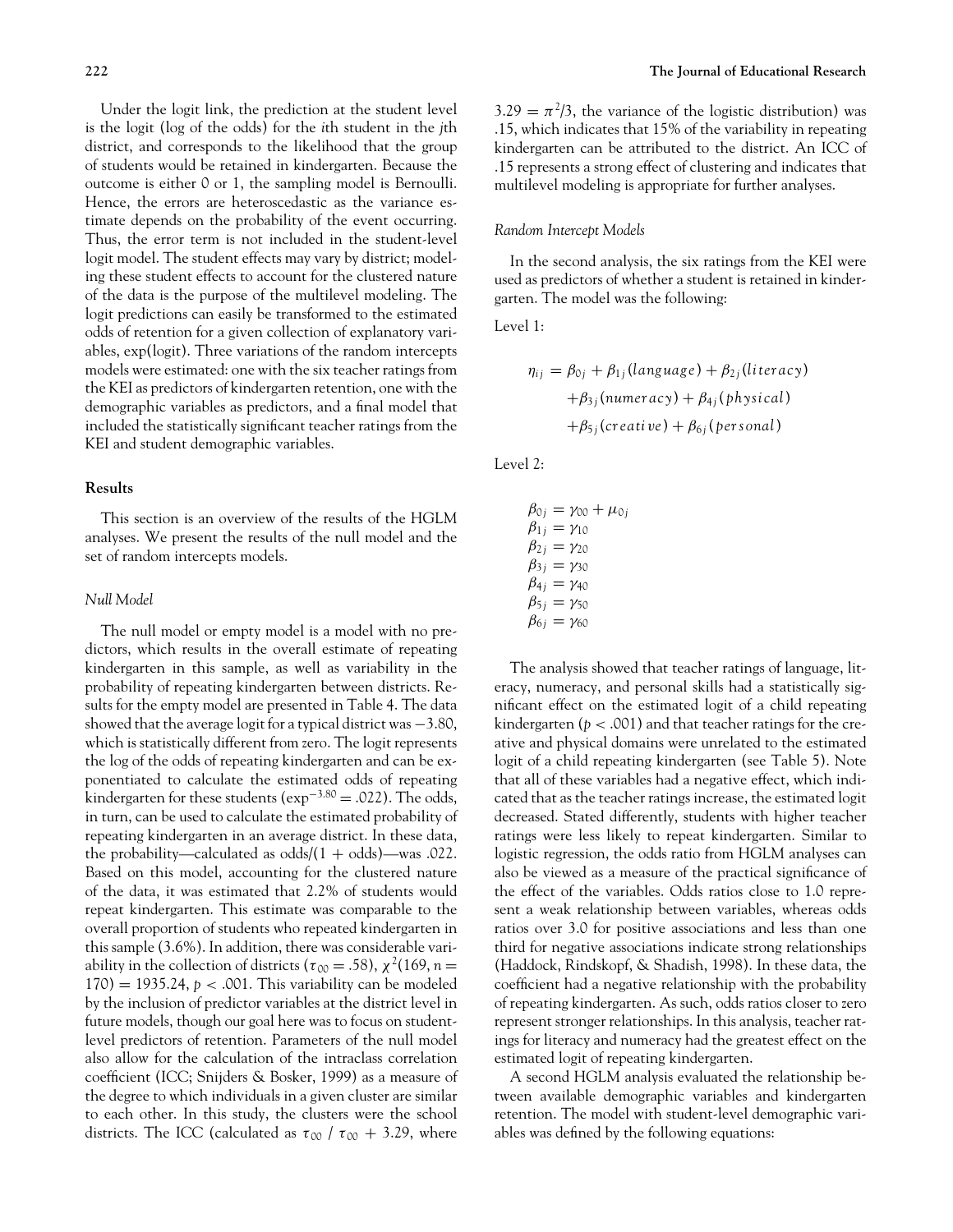| TABLE 4. Multilevel Logistic Empty Model                    |                  |            |               |         |  |  |
|-------------------------------------------------------------|------------------|------------|---------------|---------|--|--|
| Fixed effects                                               | Coefficient (SE) | Odds ratio | t(df)         |         |  |  |
| Model for repeater $(\beta_0)$<br>Intercept $(\gamma_{00})$ | $-3.80(0.08)$    | 0.022      | $-49.68(169)$ | $-.001$ |  |  |
| Random effects                                              | Variance         | df         |               |         |  |  |
| Var. in repeater $(\tau_{00})$                              | .58              | 169        | 1935.24       | $-.001$ |  |  |

Level 1:

 $\eta_{ij} = \beta_{0j} + \beta_{1j} (gender) + \beta_{2j} (age) + \beta_{3j} (freelunch)$  $+\beta_{4j}(SWD) + \beta_{5j}(LEP) + \beta_{6j}(minority)$ 

Level 2:

 $\beta_{0 i} = \gamma_{00} + \mu_{0 i}$  $\beta_{1i} = \gamma_{10}$  $β_{2j} = γ_{20}$  $β_{3j} = γ_{30}$  $β_{4j} = γ_{40}$  $\beta_{5i} = \gamma_{50}$  $\beta_{6j} = \gamma_{60}$ 

Gender was dichotomous with  $0 =$  female and  $1 =$  male. Age was calculated in months based on state data and represents the students' age at the start of school in 2008. Lunch was a dichotomous variable, where  $1 =$  eligible for free or reduced-price lunch. Students who were eligible for SWD at the start of 2008 were coded as 1; students who were not were coded as 0. LEP was coded as 1 for students who had LEP and as 0 for those who did not. Minority was a dichotomous variable in which a value of 1 represented students who were non-Caucasian.

Results of this model are presented in Table 6. The analysis showed that all of the demographic variables were associated with the log-odds of repeating kindergarten except for the minority indicator. The directionality of the coefficient and the odds ratio helps to define the associations between the variables. Children who were male, were eligible for free or reduced-price lunch, received SWD, and had LEP had an increased likelihood of repeating kindergarten. Older children were less likely to repeat kindergarten. Based on the odds ratios, a child who had been identified as receiving SWD was most likely to repeat kindergarten. Students who were eligible for free or reduced-price lunch were also more likely to repeat kindergarten than their peers. The odds ratios of the remaining demographic variables were of similar magnitude.

In the third analysis, the statistically significant variables from the analysis of KEI ratings and kindergarten retention (language, literacy, numeracy, personal) were combined with the demographic variables (gender, age,

| Fixed effects                                               | Coefficient (SE) | Odds ratio | t(df)          | Þ       |
|-------------------------------------------------------------|------------------|------------|----------------|---------|
| Model for repeater $(\beta_0)$                              |                  |            |                |         |
| intercept $(\gamma_{00})$                                   | $-1.81(0.09)$    | 0.162      | $-18.19(169)$  | $-.001$ |
| Model for language $(\beta_1)$                              |                  |            |                |         |
| intercept $(\gamma_{10})$                                   | $-0.36(0.06)$    | 0.696      | $-5.72(39686)$ | $-.001$ |
| Model for literacy $(\beta_2)$<br>intercept $(\gamma_{20})$ | $-0.90(0.11)$    | 0.404      | $-7.92(39686)$ | $-.001$ |
| Model for numeracy $(\beta_3)$                              |                  |            |                |         |
| intercept $(\gamma_{30})$                                   | $-0.82(0.10)$    | 0.436      | $-7.73(39686)$ | $-.001$ |
| Model for physical $(\beta_4)$                              |                  |            |                |         |
| intercept $(\gamma_{40})$                                   | $-0.15(0.09)$    | 0.853      | $-1.74(39686)$ | .081    |
| Model for creative $(\beta_5)$                              |                  |            |                |         |
| intercept $(\gamma_{50})$                                   | 0.06(0.06)       | 1.066      | 0.99(39686)    | .322    |
| Model for personal $(\beta_6)$                              | $-0.28(0.05)$    | 0.755      | $-5.45(39686)$ | $-.001$ |
| intercept $(\gamma_{60})$                                   |                  |            |                |         |
| Random effects                                              | Variance         | df         | $\chi^2$       | Þ       |
| Var. in repeater $(\tau_{00})$                              | .74              | 169        | 1071.58        | $-.001$ |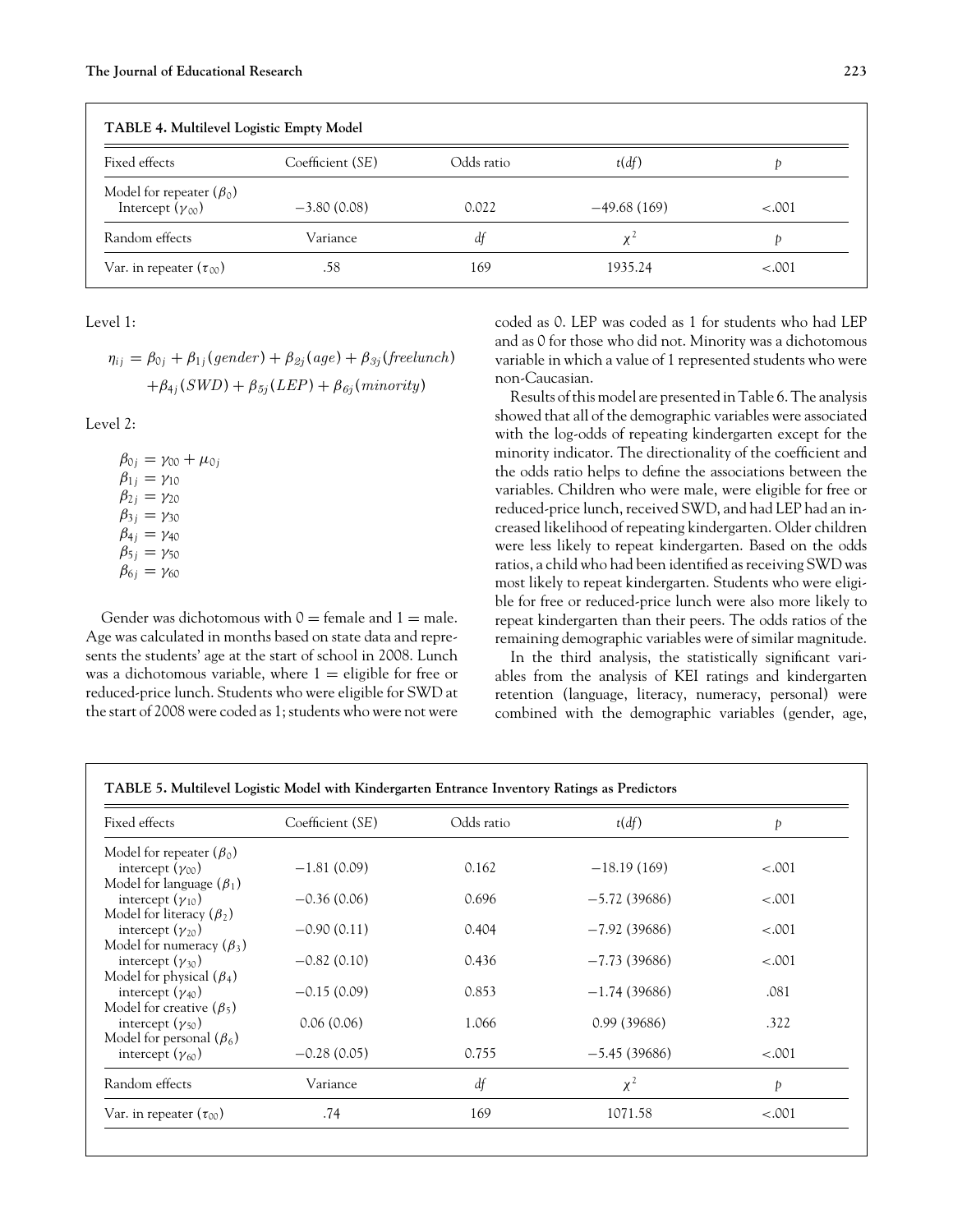| Fixed effects                                          | Coefficient (SE) | Odds ratio | t(df)          | Þ       |
|--------------------------------------------------------|------------------|------------|----------------|---------|
| Model for repeater $(\beta_0)$                         |                  |            |                |         |
| intercept $(\gamma_{00})$                              | $-4.74(0.12)$    | 0.008      | $-38.24(169)$  | $-.001$ |
| Model for gender $(\beta_1)$                           |                  |            |                |         |
| intercept $(\gamma_{10})$<br>Model for age $(\beta_2)$ | 0.40(0.08)       | 1.49       | 4.97 (39686)   | $-.001$ |
| intercept $(\gamma_{20})$                              | $-0.22(0.02)$    | 0.79       | $-9.51(39686)$ | $-.001$ |
| Model for freelunch $(\beta_3)$                        |                  |            |                |         |
| intercept $(\gamma_{30})$                              | 0.66(0.09)       | 1.94       | 7.03 (39686)   | $-.001$ |
| Model for SWD $(\beta_4)$                              |                  |            |                |         |
| intercept $(\gamma_{40})$<br>Model for LEP $(\beta_5)$ | 1.11(0.11)       | 3.06       | 10.06 (39686)  | $-.001$ |
| intercept $(\gamma_{50})$                              | 0.35(0.13)       | 1.42       | 2.60 (39686)   | $-.001$ |
| Model for minority $(\beta_6)$                         |                  |            |                |         |
| intercept $(\gamma_{60})$                              | 0.19(0.11)       | 1.21       | 1.68 (39686)   | .091    |
| Random effects                                         | Variance         | df         | $\chi^2$       | Þ       |
| Var. in repeater $(\tau_{00})$                         | .73              | 169        | 1143.28        | $-.001$ |

**TABLE 6. Multilevel Logistic Model With Kindergarten Entrance Inventory Ratings as Predictors**

freelunch, SWD, LEP). Interactions among the significant demographic variables were also considered; however, each interaction proved nonsignificant in the final model. In addition, SWD and LEP were not statistically significant and were eliminated from subsequent analyses. The final model included language, literacy, numeracy, personal, gender, age, and freelunch. Also in this model, the age variable was dichotomized to facilitate interpretation. Younger students were defined as those students who were 58 months or younger, or one standard deviation below the mean age of 63 months, at the start of the kindergarten year. The final model was the following:

Level 1:

$$
\eta_{ij} = \beta_{0j} + \beta_{1j}(\text{gender}) + \beta_{2j}(\text{age}_{DICHOTOMOUS})
$$
  
+ $\beta_{3j}$ (freelunch) +  $\beta_{4j}$ (language) +  $\beta_{5j}$ (literacy)  
+ $\beta_{6j}$ (numeracy) +  $\beta_{7j}$ (personal)

Level 2:

$$
\beta_{0j} = \gamma_{00} + \mu_{0j}
$$
  
\n
$$
\beta_{1j} = \gamma_{10}
$$
  
\n
$$
\beta_{2j} = \gamma_{20}
$$
  
\n
$$
\beta_{3j} = \gamma_{30}
$$
  
\n
$$
\beta_{4j} = \gamma_{40}
$$
  
\n
$$
\beta_{5j} = \gamma_{50}
$$
  
\n
$$
\beta_{6j} = \gamma_{60}
$$

Results of the model are shown in the Table 7. The analysis showed the gender, age, and freelunch variables were associated with the log-odds of repeating kindergarten, accounting for the other variables in the model. As in prior analyses, younger children who were male and eligible for free or reduced-price lunch had an increased likelihood of repeating kindergarten, while children who were older had a decreased likelihood. Similarly, higher ratings on the KEI were associated with a decreased likelihood of kindergarten retention. Even after accounting for demographic differences, KEI literacy and numeracy ratings were most closely associated with kindergarten retention. The odds ratio for the dichotomized age variable indicates a strong relationship between a young age and kindergarten retention (Haddock et al., 1998). Note that in the prior analysis, age was measured in months as such the odds ratio for age was for the incremental increase of age by month. The final HGLM model can be used to predict the probability of kindergarten retention based on specified demographic and KEI data profiles. The final HGLM model yields the predicted logit, which is transformed into the odds ratio (explogit) and then to the predicted probability—calculated as odds  $/(1 + \text{odds})$ . The predicted probability represents the differential probability that a student of the specified demographics would repeat kindergarten as compared to a student for whom the demographic variables are set to zero (i.e., a girl who is not young and not eligible for free or reduced-price lunch). The predicted probabilities for several demographic groups were examined, and Table 8 represents the predictions for males only. Based on the table, a young boy who is eligible for free or reducedprice lunch with all 1s on the KEI is 29% more likely to be retained in kindergarten than a female who is neither young nor eligible for free or reduced-price lunch with the same KEI ratings. A boy who is neither young nor eligible for free or reduced-price lunch with all 1s on the KEI is 10% more likely to be retained than a girl in similar circumstances.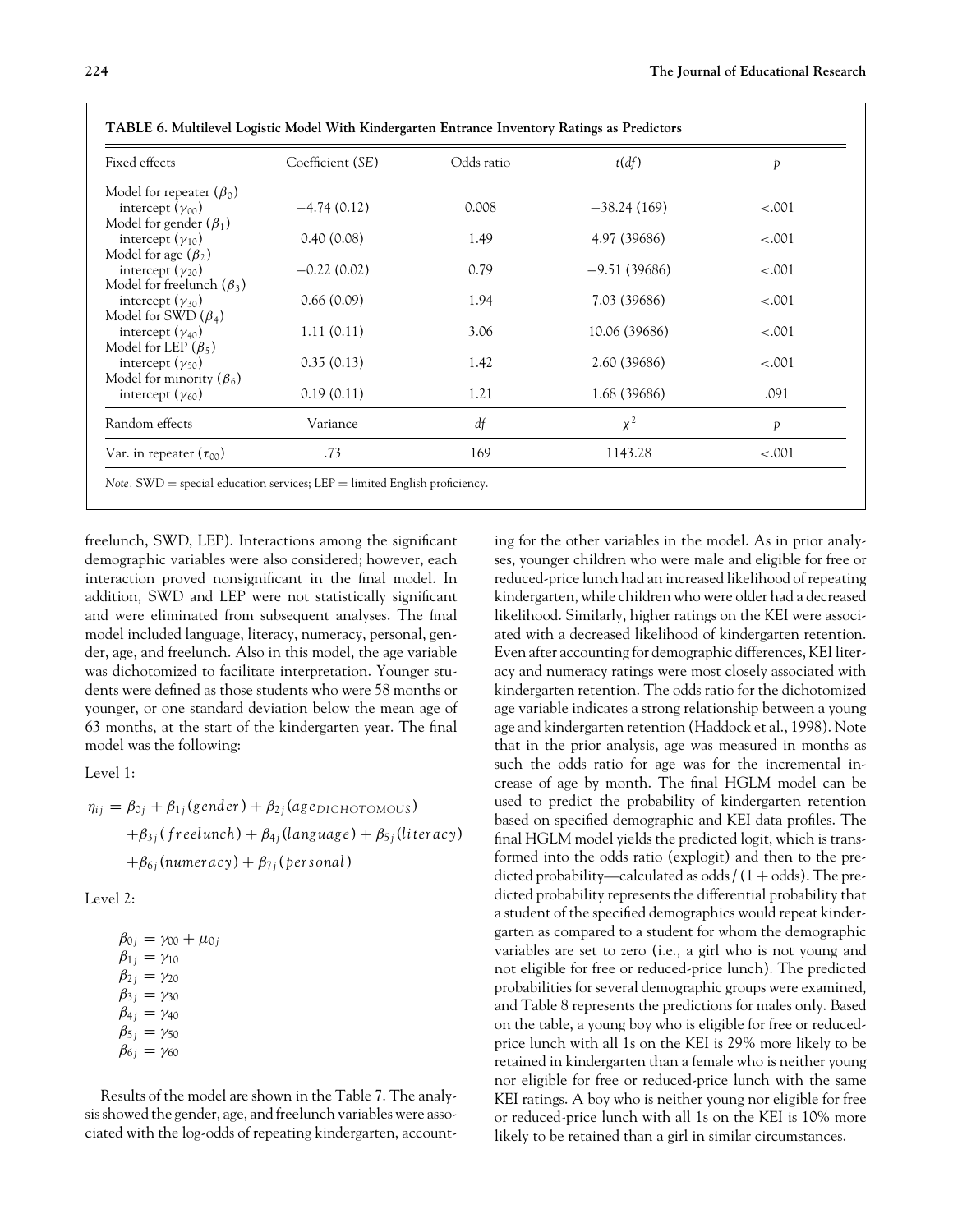| Fixed effects                                                 | Coefficient (SE) | Odds ratio | t(df)          | Þ      |
|---------------------------------------------------------------|------------------|------------|----------------|--------|
| Model for repeater $(\beta_0)$                                |                  |            |                |        |
| intercept $(\gamma_{00})$                                     | $-2.44(0.12)$    | 0.08       | $-19.57(169)$  | < .001 |
| Model for gender $(\beta_1)$                                  |                  |            |                |        |
| intercept $(\gamma_{10})$<br>Model for age $(\beta_2)$        | 0.22(0.07)       | 1.25       | 3.16 (39685)   | .002   |
| intercept $(\gamma_{20})$                                     | 1.08(0.14)       | 2.97       | 7.59 (39685)   | < .001 |
| Model for freelunch $(\beta_3)$                               |                  |            |                |        |
| intercept $(\gamma_{30})$                                     | 0.23(0.10)       | 1.26       | 2.27 (39685)   | .023   |
| Model for language $(\beta_4)$                                |                  |            |                |        |
| intercept $(\gamma_{40})$<br>Model for literacy ( $\beta_5$ ) | $-0.35(0.06)$    | 0.70       | $-5.39(39685)$ | < .001 |
| intercept $(\gamma_{50})$                                     | $-0.88(0.11)$    | 0.41       | $-7.89(39685)$ | < .001 |
| Model for numeracy $(\beta_6)$                                |                  |            |                |        |
| intercept $(\gamma_{60})$                                     | $-0.79(0.10)$    | 0.45       | $-7.26(39685)$ | < .001 |
| Model for personal $(\beta_7)$                                |                  |            |                |        |
| intercept $(\gamma_{70})$                                     | $-0.29(0.05)$    | 0.74       | $-6.10(39685)$ | < .001 |
| Random effects                                                | Variance         | df         | $\chi^2$       | Þ      |
| Var. in repeater $(\tau_{00})$                                | .74              | 169        | 963.26         | < .001 |

**TABLE 7. Multilevel Logistic Model with Significant Kindergarten Entrance Inventory Ratings and Demographic Variables as Predictors**

|                                                  | Kindergarten Entrance Inventory (KEI) ratings |                         |                         |                |                       |
|--------------------------------------------------|-----------------------------------------------|-------------------------|-------------------------|----------------|-----------------------|
|                                                  | Literacy                                      | Numeracy                | Language                | Personal       | Predicted probability |
| Young/Eligible for free or reduced-price lunch   |                                               |                         |                         |                |                       |
|                                                  | 1                                             | T                       | $\perp$                 |                | 0.29                  |
|                                                  | $\overline{c}$                                | 1                       | 1                       |                | 0.22                  |
|                                                  | $\overline{c}$                                | $\overline{\mathbf{c}}$ | 1                       |                | 0.11                  |
|                                                  | $\overline{c}$                                | $\overline{c}$          | $\overline{\mathbf{c}}$ |                | 0.05                  |
|                                                  | $\overline{c}$                                | $\overline{2}$          | $\overline{2}$          | $\overline{c}$ | 0.04                  |
| Young/Not eligible for free or reduced-price     |                                               |                         |                         |                |                       |
| lunch                                            | 1                                             | 1                       | 1                       |                | 0.24                  |
|                                                  | $\overline{c}$                                | 1                       | 1                       |                | 0.18                  |
|                                                  | $\frac{2}{2}$                                 | $\frac{2}{2}$           | 1                       |                | 0.09                  |
|                                                  |                                               |                         | $\overline{\mathbf{c}}$ |                | 0.04                  |
|                                                  | $\overline{2}$                                | $\overline{2}$          | $\overline{2}$          | $\overline{c}$ | 0.03                  |
| Not young/Eligible for free or reduced-price     |                                               |                         |                         |                |                       |
| lunch                                            | 1                                             | 1                       | $\mathbf{I}$            |                | 0.12                  |
|                                                  | $\overline{\mathbf{c}}$                       | 1                       | 1                       |                | 0.09                  |
|                                                  | $\frac{2}{2}$                                 | $\mathfrak{2}$          | 1                       |                | 0.04                  |
|                                                  |                                               | $\overline{c}$          | 2                       |                | 0.02                  |
|                                                  | $\overline{2}$                                | $\overline{2}$          | $\overline{2}$          | $\overline{c}$ | 0.01                  |
| Not young/Not eligible for free or reduced-price |                                               |                         |                         |                |                       |
| lunch                                            | 1                                             | 1                       | T                       |                | 0.10                  |
|                                                  | $\overline{c}$                                | 1                       | $\perp$                 |                | 0.07                  |
|                                                  | $\overline{c}$                                | $\mathfrak{2}$          | $\mathbf{I}$            |                | 0.03                  |
|                                                  | $\overline{c}$                                | $\overline{c}$          | 2                       |                | 0.01                  |
|                                                  | $\overline{c}$                                | $\overline{2}$          | $\overline{2}$          | $\overline{c}$ | 0.01                  |

*Note.* The predicted probabilities represent the increased probability as compared with a girl who is not young and not eligible for free and reduced-price lunch and has ratings of 1 on the significant KEI domains.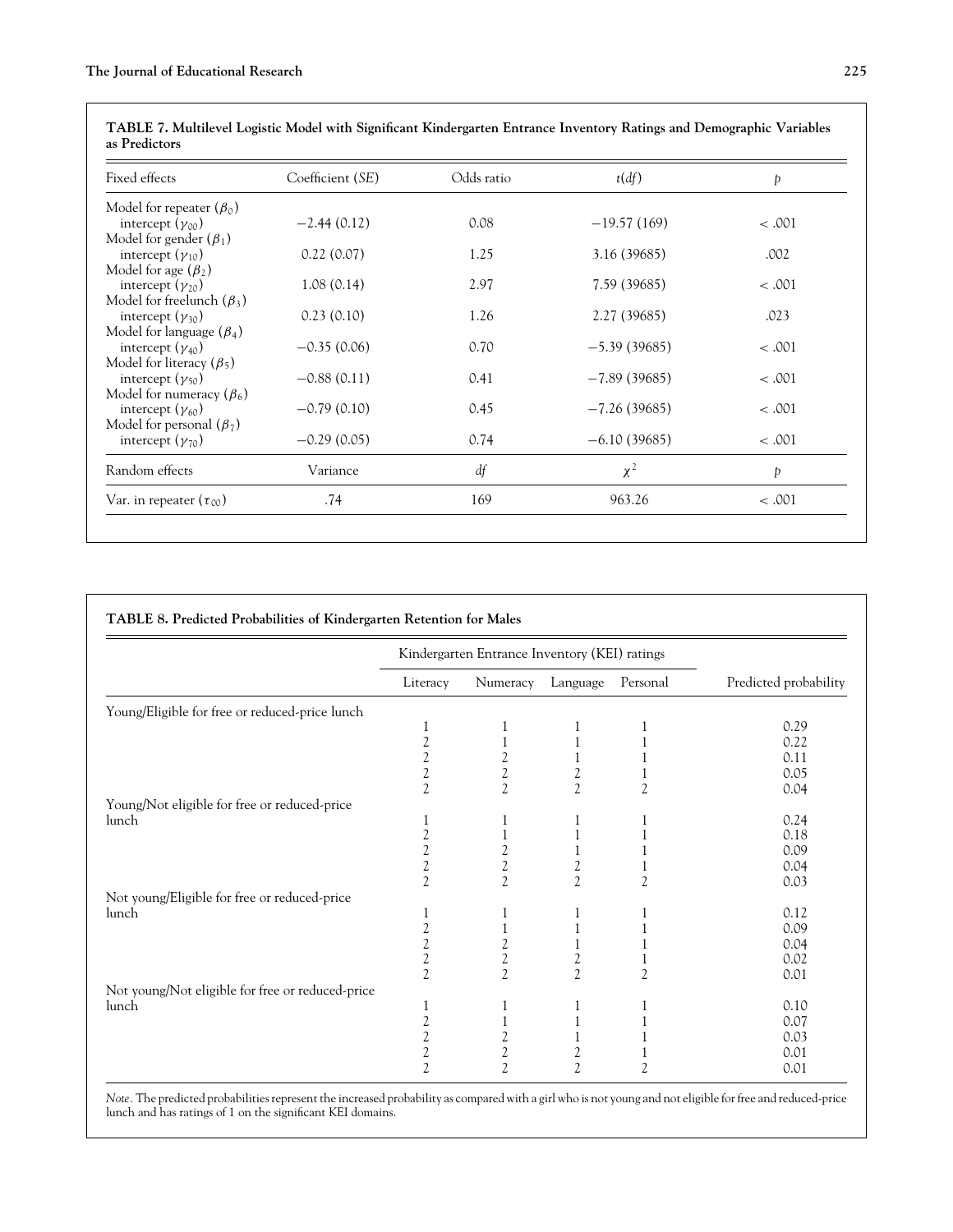#### **Discussion**

Our data indicate that teacher ratings on the domains of the KEI are predictive of kindergarten retention. The analyses also indicate that after controlling for student demographic characteristics, low ratings of literacy and numeracy skills are most closely associated with increased likelihood of retention. Of the multiple developmental domains used to define students' skills at kindergarten entry, data from this study suggest that literacy and numeracy skills are more influential in defining academic outcomes than language, creative, personal/social, and physical/motor skills. These findings may speak to the changing nature of the kindergarten classroom. Higher academic standards are being imposed on kindergarten students. These students are expected to read whereas a few decades ago reading skills did not enter the curriculum until first grade (Lazarus & Ortega, 2007; Litty & Hatch, 2006). The balanced, whole child approach favored by the early childhood community may end in kindergarten. Students who do not consistently and independently demonstrate these early literacy and numeracy skills at the very start of the kindergarten year are at risk for retention, especially if they are young males eligible for free or reduced-price lunch. It is possible that our current culture of accountability has changed expectations for children in the very first weeks of school. Kindergarten success may involve more than the child's health, social competence, ability to communicate, and ability to follow directions, as suggested by previous researchers (Lin et al., 2003; Wesley & Buysse, 2003).

The accuracy of teacher perceptions at the start of kindergarten warrants further study. This study along with other research on this instrument (J. Goldstein & Behuniak, 2012) suggest that teacher perceptions of kindergarten students' knowledge and skills at the start of the year are associated with kindergarten retention and proficiency on the state's summative assessment in Grade 3. This finding is aligned with previous research that confirms the association between teacher judgments and academic outcomes (Hoge & Coladarci, 1989; Jussim, 1989; Jussim & Eccles, 1992). The data are also supportive of earlier research of young children regarding associations between gender and teacher perceptions (Hinnant et al., 2009) and socioeconomic status (Alvidrez & Weinstein, 1999).

The KEI may be more useful for the educational system if it were restructured to allow teachers to share more about what they know of their students. For example, literacy can be expanded to include letter recognition, familiarity with books, and emergent writing skills. Numeracy can be characterized as number recognition, measurement, and shapes and patterns. Earlier analyses of KEI data (J. Goldstein & McCoach 2011) suggested that readiness evaluations can address the following skills: expressive language, receptive language, responses to stories, familiarity with books, familiarity with letters, emergent writing, counting, shapes and patterns, measurement, fine motor skills, gross motor skills, conflict resolution, social engagement, engagement with self-selected activities, and creative skills.

The accuracy of teacher judgments at the start of the year also speaks to the importance of early childhood education. Our study shows that teachers can identify struggling students at the very start of school. Lazarus and Ortega (2007) argued that retention in kindergarten and later grades could be prevented with the implementation of universal prekindergarten in conjunction with universal screening. Other alternatives to grade retention for at-risk students include summer school, tutoring, longer school days, and before- and after-school programs (Bowman, 2005). Highquality prekindergarten programs would identify children who are at risk of developing difficulties with reading and other cognitive skills in the future. Earlier detection of and differentiated instruction for students at risk of academic problems can aid in getting these students where they need to be intellectually before entering kindergarten, thus decreasing the amount of variability of skills and readiness among children entering kindergarten.

Although this research sheds light on an important issue, this study has several limitations. First, we used data from one state's assessment and for only one cohort of students. Results should be validated by analyses with students who entered kindergarten in different years. Also, retention policies vary by district in Connecticut and within district variability may be related to policy issues rather than students' skills at the start of the year. Finally, this research is limited by the instrumentation. The KEI is a brief instrument with a broad rating scale. Future researchers should focus on the association between more specific skills within each of the six domains of the KEI and retention. Additional study of teacher- and district-level predictors is also warranted. In addition, further analyses of the KEI could help to improve the instrument and better identify students at risk for retention.

#### **FUNDING**

Initial research for the manuscript was supported, in part, by a grant from the Connecticut State Department of Education.

#### **REFERENCES**

- Alvidrez, J., & Weinstein, R. S. (1999). Early teacher perceptions and later student academic achievement. *Journal of Educational Psychology*, *91*, 731–746.
- Bowman, L. J. (2005). Grade retention: Is it a help or hindrance to student academic success? *Preventing School Failure*, *49*(3), 42–46.
- Burkam, D. T., LoGerfo, L., Ready, D., & Lee, V. E. (2007). The differential effects of repeating kindergarten. *Journal of Education for Students Placed at Risk*, *12*, 103–136.
- Cadigan, D., Entwisle, D. R., Alexander, K. L., & Pallas, A. M. (1988). First grade retention among low achieving students: A search for significant predictors. *Merrill-Palmer Quarterly*, *34*, 71–88.
- Connecticut State Department of Education. (2007). *Fall Kindergarten Entrance Inventory.* Hartford, CT: Author.
- Corman, H. (2003). The effects of state policies, individual characteristics, and neighbourhood characteristics on grade repetition in the United States. *Economic of Education Review*, *22*, 409–420.
- Daily, S., Burkhauser, M., & Halle, T. (2010, June 17). Early childhood highlights: A review of school readiness practices in the states: Early learning guidelines and assessments. *Child Trends*, *1*(3), 1–12.
- Denton Flanagan, K., & McPhee, C. (2009). *The children born in 2001 at kindergarten entry: First findings from the kindergarten data collections of the Early Childhood Longitudinal Study, Birth Cohort (ECLS-B)* (NCES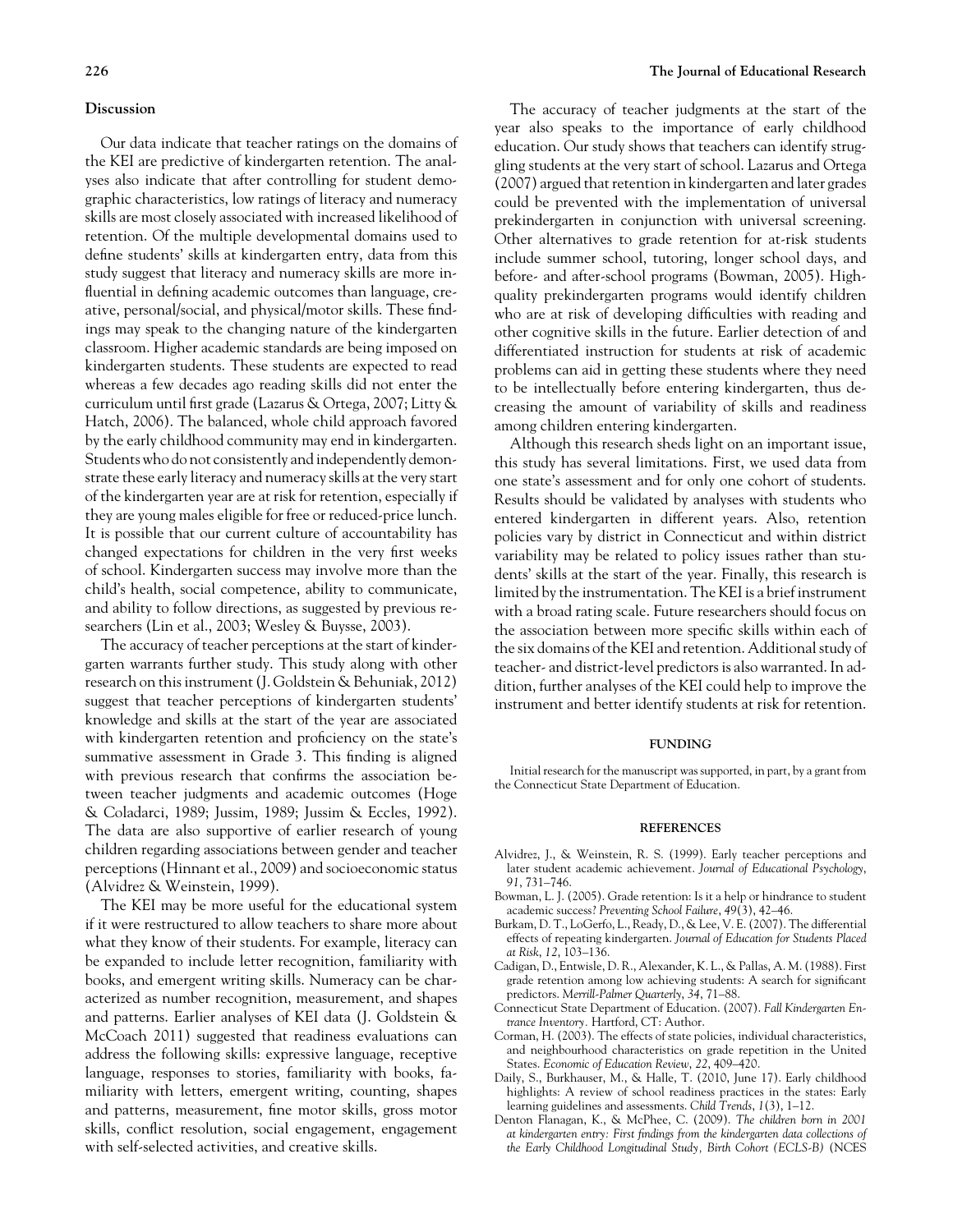#### **The Journal of Educational Research 227**

2010–005). Washington, DC: National Center for Education Statistics, Institute of Education Sciences, U.S. Department of Education.

- Elder, T. E., & Lubotsky, D. H. (2009). Kindergarten entrance age and children's achievement: Impacts of state policies, family background, and peers. *The Journal of Human Resources*, *44*, 641–683.
- Goldstein, H. (1995). *Multilevel statistical models*. London, UK: Edward Arnold.
- Goldstein, J., & Behuniak, P. (2002, October). *The crystal ball: Linking assessments from the start kindergarten to third grade proficiency*. Paper presented at the Annual Meeting of the Northeastern Educational Research Association (NERA), Rocky Hill, CT.
- Goldstein, J., & McCoach, D. B. (2011). The starting line: Developing a structure for teacher ratings of students' skills at kindergarten entry. *Early Childhood Research and Practice, 13*(2). Retrieved from http://ecrp.uiuc.edu/v13n2/goldstein.html
- Haddock, C. K., Rindskopf, D., & Shadish, W. R. (1998). Using odds ratios as effect sizes for meta-analysis of dichotomous data: A primer on methods and issues. *Psychological Methods*, *3*, 339–353.
- Haines, A. H., Fowler, S. A., Schwartz, I. S., Kottwitz, E., & Rosenhoetter, S. (1989). A comparison of preschool and kindergarten teacher expectations for school readiness. *Early Childhood Research Quarterly*, *4*, 75–88.
- Harradine, C. C., & Clifford, R. M. (1996, April). *When are children ready for kindergarten? Views of families, kindergarten teachers, and child care providers*. Paper presented at the Annual Meeting of the American Educational Research Association, New York, NY.
- Heaviside, S., & Farris, E. (1993). *Public school kindergarten teachers' views on children's readiness for school* (NCES 93–410). Washington, DC: U.S. Department of Education, Office of Educational Research and Improvement.
- Hinnant, J. B., O'Brien, M., & Ghazarian, S. R. (2009). The longitudinal relations of teacher expectations to achievement in the early school years. *Journal of Educational Psychology*, *101*, 662–670.
- Hoge, R. D., & Coladarci, T. (1989). Teacher-based judgments of academic achievement: A review of literature. *Review of Educational Research*, *59*, 297–313.
- Hong, G., & Raudenbush, S. W. (2005. Effects of kindergarten retention policy on children's cognitive growth in reading and mathematics. *Educational Evaluation and Policy Analysis*, *27*, 205–224.
- Jimerson, S. R., & Schuder, M. R. (1996, April). *Is grade retention an appropriate academic intervention? Longitudinal data provide further insights*. Paper presented at Head Start's Third National Research Conference, Washington, DC.
- Jussim, L. (1989). Teacher expectations: Self-fulfilling prophecies, perceptual biases, and accuracy. *Journal of Personality and Social Psychology*, *57*, 469–480.
- Jussim, L., & Eccles, J. (1992). Teacher expectations II: Construction and reflection of student achievement. *Journal of Personality and Social Psychology*, *63*, 947–961.
- Jussim, L., & Harber, K. D. (2005). Teacher expectations and self-fulfilling prophecies: Knowns and unknowns, resolved and unresolved controversies. *Personality and Social Psychology Review*, *9*, 131–155.
- Kenneady, L. M. (2004). *Good for nothing: In-grade retention*. San Antonio, TX: Intercultural Development Research Association. Retrieved from ERIC database. (ED484914)
- Lazarus, P. J., & Ortega, P. (2007). Universal pre-kindergarten in conjunction with universal screenings: An antidote to grade retention. *Journal of Educational Research and Policy Studies*, *7*, 54–75.
- Lin, H., Lawrence, F. K., & Gorrell, J. (2003). Kindergarten teachers' views of children's readiness for school. *Early Childhood Research Quarterly*, *18*, 225–237.
- Litty, C. G., & Hatch, J. A. (2006). Hurry up and wait: Rethinking special education identification in kindergarten. *Early Childhood Education Journal*, *33*, 203–208.
- McCoy, A. R., & Reynolds, A. J. (1999). Grade retention and school performance: An extended investigation. *Journal of School Psychology*, *37*, 273–298.
- Peterson, S. E., Degracie, J. S., & Ayabe, C. R. (1987). A longitudinal study of the effects of retention/promotion on academic achievement. *American Educational Research Journal*, *24*, 107–118.
- Planty, M., Hussar, W., Snyder, T., Kena, G., KewalRamani, A., Kemp, J., ... Dinkes, R. (2009). *The condition of education 2009* (NCES 2009–081). Washington, DC: National Center for Education Statistics, Institute of Education Sciences, U.S. Department of Education.
- Raudenbush, S. W., & Bryk, A. S. (2002). *Hierarchical linear models: Applications and data analysis methods*. Newbury Park, CA: Sage Publications.
- Reynolds, A. J. (1992). Grade retention and school adjustment: An explanatory analysis. *Educational Evaluation and Policy Analysis*, *14*, 101–121.
- Shepard, L. A., & Smith, M. L. (1989). *Flunking grades: Research and policies on retention*. London, UK: Falmer Press.
- Silberglitt, B., Appleton, J. J., Burns, M. K., & Jimerson, S. R. (2006). Examining the effects of grade retention on student reading performance: A longitudinal study*. Journal of School Psychology*, *44*, 255–270.
- Silberglitt, B., Jimerson, S. R., Burns, M. K., & Appleton, J. J. (2006). Does the timing of grade retention make a difference? Examining the effects of early versus later retention*. School Psychology Review*, *35*, 134–141.
- Snijders, T., & Bosker, R. (1999). *Multilevel analysis: An introduction to basic and advanced multilevel modeling*. London, UK: Sage.
- Snow, C. E., Burns, M. S., & Griffin, P. (Eds.). (1998). *Preventing reading difficulties in young children.* Washington, DC: National Academy Press.
- Texas Education Agency. (2002). *Grade-level retention in Texas public schools, 2000–01*. Austin, TX: Division of Research and Evaluation.
- U.S. Department of Education, National Center for Education Statistics. (2009a). *Early Childhood Longitudinal Study, Birth Cohort (ECLS-B) 9- Month—Kindergarten 2007 restricted-use data file and electronic codebook* [CD-ROM] (NCES 2010-010). Washington, DC: Author.
- U.S. Department of Education, National Center for Education Statistics. (2009b). *Early Childhood Longitudinal Study, Kindergarten Class of 1998- 99 (ECLS-K) kindergarten through eighth grade full sample public-use data and documentation* [DVD] (NCES 2009-005). Washington, DC: Author.
- Verachtert, P., De Fraine, B., Onghena, D., & Ghesquiere, P. (2010). Season of birth and school success in the early years of primary education. *Oxford Review of Education*, *36*, 285–306.
- Wang, J., & Wang, H. (2007). *Should grade retention decisions be indicatorsbased or model-driven?* (CSE Tech. Rep. 716). Los Angeles, CA: National Center for Research on Evaluation, Standards, and Student Testing.
- Wesley, P. W., & Buysse, V. (2003). Making meaning of school readiness in schools and communities. *Early Childhood Research Quarterly*, *18*, 351–375.
- West, J., Denton, K., & Germino-Hausken, E. (2000). *America's kindergartners* (NCES 2000–070). Washington, DC: National Center for Education Statistics.
- West, J., Jausken, E. G., & Collins, M. (1993). *Readiness for kindergarten: Parent and teacher beliefs* (NCES 93–257). Washington, DC: U.S. Department of Education, Office of Research and Improvement.
- Zill, N., Loomis, L. S., & West, J. (1997). *The elementary school performance and adjustment of children who enter kindergarten late or repeat kindergarten: Findings from national surveys*. (NCES 98–097). Washington, DC: U.S. Department of Education, Office of Educational Research and Improvement.

# **AUTHORS NOTE**

Jessica Goldstein, PhD, is an Assistant Professor in Residence in the Department of Educational Psychology at the University of Connecticut. Dr. Goldstein's research interests include the validity of large-scale assessment systems for special populations and psychometric issues in the assessment of young children.

Melissa Eastwood, MA, is a doctoral candidate at the University of Connecticut with research interests in item response theory, multilevel measurement models, and large scale assessment.

Peter Behuniak, PhD, is a Professor in Residence in the Department of Educational Psychology at the University of Connecticut and was formerly the Director of Student Assessment at the Connecticut State Department of Education. Dr. Behuniak specializes in large-scale assessment and its appropriate role in the improvement of teaching and learning.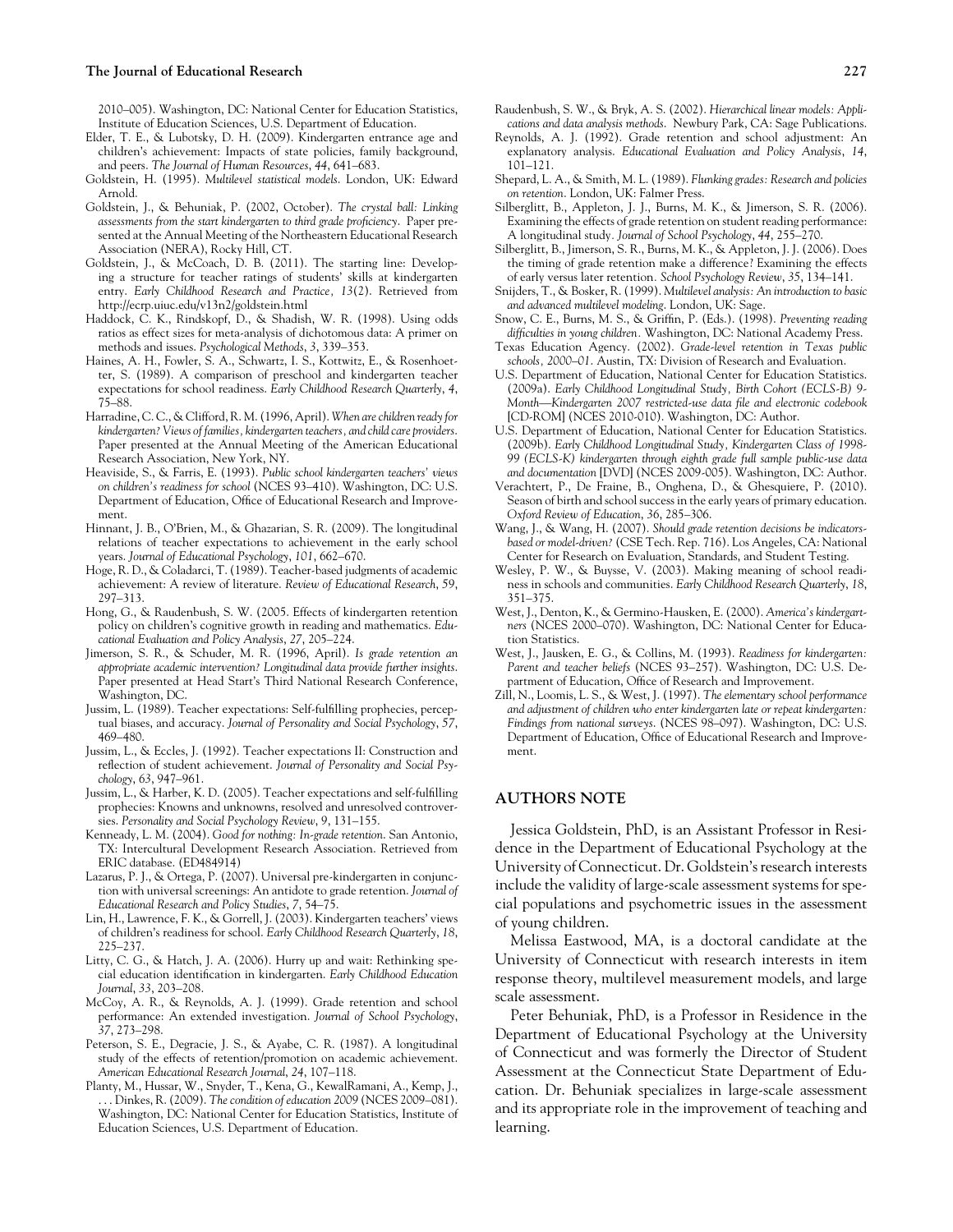# **APPENDIX Fall Kindergarten Entrance Inventory**

The following Performance Level (PL) Literals describe the characteristics of a typical student at each performance level. These will be used to rate each student on each of the six domains.

Performance Level 1: Students at this level demonstrate emerging skills in the specified domain and require a large degree of instructional support.

Performance Level 2: Students at this level inconsistently demonstrate the skills in the specified domain and require some instructional support.

Performance Level 3: Students at this level consistently demonstrate the skills in the specified domain and require minimal instructional support.

*Directions: The indicators listed below each domain are examples of the skills a student should be able to demonstrate at the beginning of the kindergarten year; however, these are not the only skills to be considered. Rate each student in your class on each of the six domains. Use the Performance Levels (PL) above and all available and pertinent information when rating a student.*

Language Skills *At what level does the student:*

- Participate in conversations
- Retell information from a story read to him/her
- Follow simple two-step verbal directions
- Speak using sentences of at least 5 words
- Communicate feelings and needs
- Listen attentively to a speaker

Literacy Skills *At what level does the student:*

- Hold a book and turn pages from the front to the back
- Understand that print conveys meaning
- Explore books independently
- Recognize printed letters, especially in their name and familiar printed words
- Match/connect letters and sounds
- Identify some initial sounds
- Demonstrate emergent writing

Numeracy Skills *At what level does the student:*

- Count to 10
- Demonstrate one-to-one correspondence while counting (e.g., touches objects as he/she counts)
- Measure objects using a variety of everyday items
- Identify simple shapes such as circles, squares, rectangles, and triangles
- Identify patterns
- Sort and group objects by size, shape, function (use), or other attributes
- Understand sequence of events (e.g., before, after, yesterday, today, or tomorrow)

Physical/Motor Skills *At what level does the student:*

- Run, jump, or balance
- Kick or throw a ball, climb stairs or dance
- Write or draw using writing instruments (e.g., markers, chalk, pencils, etc.)
- Perform tasks, such as completing puzzles, stringing beads, or cutting with scissors